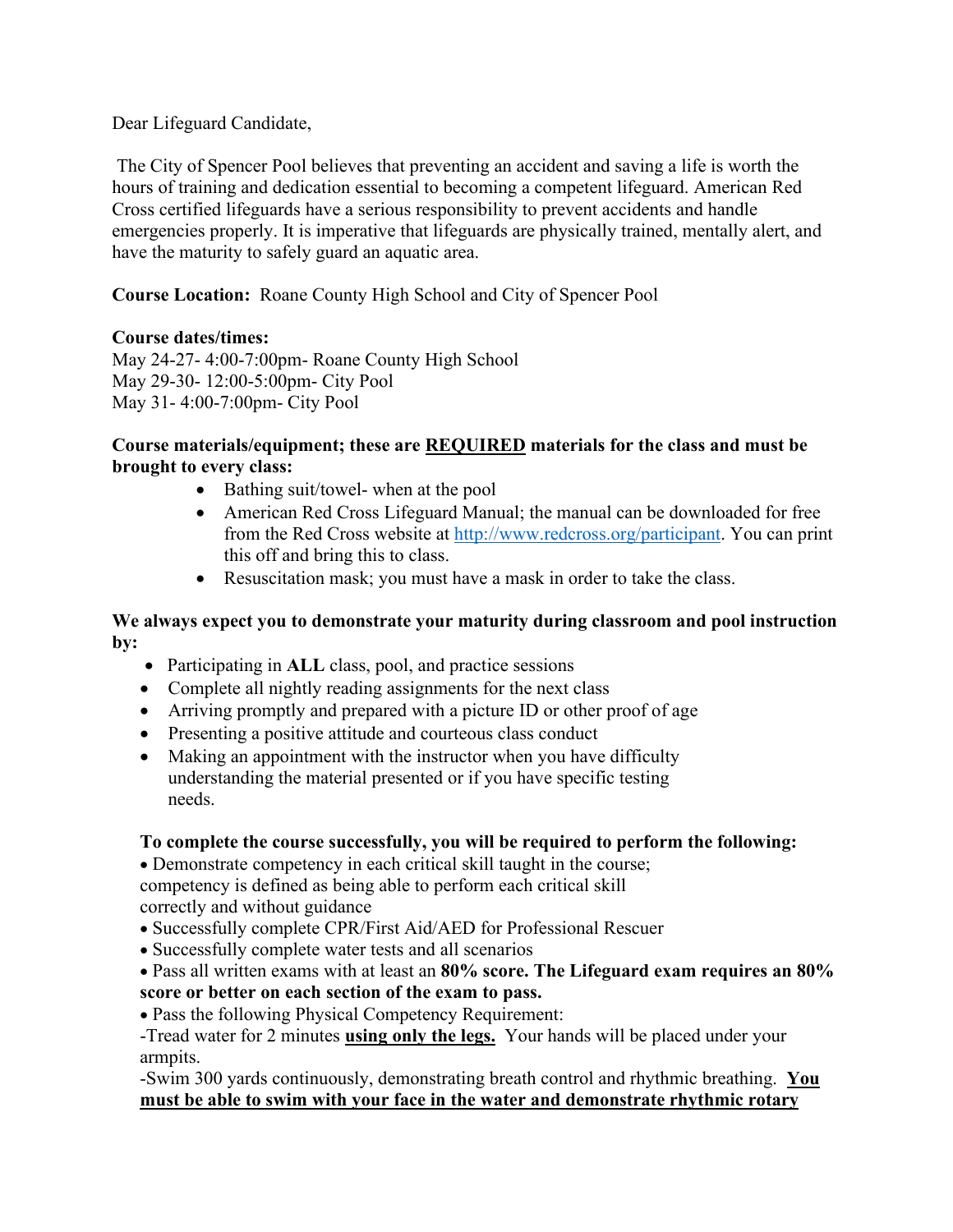**breathing.** You may swim using the front crawl, breaststroke or a combination of both, but swimming on the back or side is not allowed. Swim goggles may be used.

- Complete a timed event within 1 minute, 40 seconds.
- Starting in the water, swim 20 yards. Your face may be in or out of the water. Swim goggles are not allowed.
- Surface dive, feet-first or head-first, to a depth of 12 feet to retrieve a 10-pound brick.
- Return to the surface and swim 20 yards on your back to return to the starting point with both hands holding the brick while keeping your face at or near the surface so you can get a breath. You cannot swim the distance underwater. Exit the water without using a ladder or steps.

### **The following prerequisites must be met prior to attending the course:**

- Minimum age: 16 years old by the last day of the scheduled course
- Under the age of 18 must have parental consent to participate in the course

### **You also must be able to accomplish these tasks:**

• **Sit for extended periods of time in an elevated chair.** A candidate must remain alert and focused on the entire zone of responsibility for extended periods of time, even under conditions of high heat and humidity, with no lapses in consciousness. Move safely to various locations, including entering and exiting an elevated chair, while scanning the zone of responsibility.

• **Communicate with others immediately when responding to an incident or an emergency.**  Candidates must be able to communicate verbally, including projecting their voice across distances; communicate swiftly and clearly with emergency personnel over the telephone and or in person; and effectively give and receive directions.

• **Hear noise and distress signals in the aquatic environment,** including in the water and anywhere around the zone of responsibility. Candidates must understand that significant background noise exists in all indoor and outdoor aquatic environments. Remain alert with no lapses of consciousness.

• **Observe all sections of an assigned zone or area of responsibility.** Candidates who use corrective eyewear should be able to perform all rescue skills and emergency procedures without interruptions to adjust, clear, or retrieve corrective eyewear.

• **Perform all rescue, resuscitation, and survival skills.** Candidates must be able to perform basic first aid, use a bag-valve mask resuscitator, use an AED (automated external defibrillator), and perform professional rescuer CPR.

• **Think** in the abstract, **solve** problems, make quick **decisions**, **instruct, evaluate, supervise,**  and **recognize** the potential for danger or injury.

• **Have adequate memory skills** and be able to retain and apply the knowledge learned in lifeguard training.

• **Act swiftly in an emergency** and take action even when unsure whether a person is really in danger.

#### **By enrolling in this course, you are attesting that you can perform all the above tasks.**

In addition, please bring enough water and food to sustain you through the course hours. There will be no breaks to leave the building/pool to purchase food. Paying the course fee does not guarantee certification. Upon successful completion of the course, you will receive American